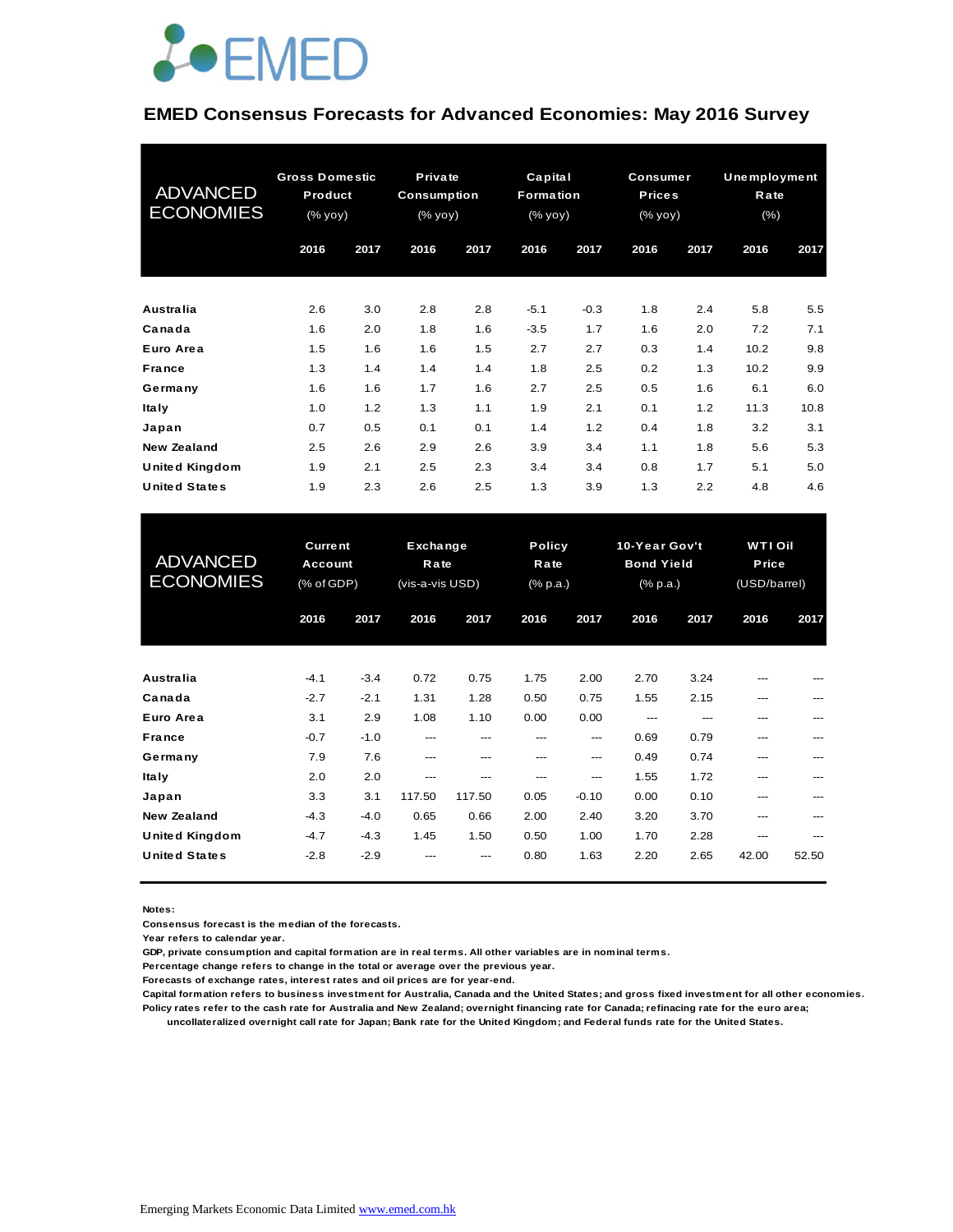

#### **EMED Consensus Forecasts for Emerging Markets: May 2016 Survey**

| <b>EMERGING</b><br><b>MARKETS</b> | <b>Gross Domestic</b><br>Product<br>$(%$ (% yoy)<br>2017<br>2016 |     | <b>Private</b><br>Consumption<br>(% yoy)<br>2016<br>2017 |        | <b>Fixed</b><br>Investment<br>$(%$ (% yoy)<br>2017<br>2016 |     | Consumer<br><b>Prices</b><br>(% yoy)<br>2016<br>2017 |      | Unemployment<br>Rate<br>(%)<br>2016<br>2017 |                   |
|-----------------------------------|------------------------------------------------------------------|-----|----------------------------------------------------------|--------|------------------------------------------------------------|-----|------------------------------------------------------|------|---------------------------------------------|-------------------|
|                                   |                                                                  |     |                                                          |        |                                                            |     |                                                      |      |                                             |                   |
|                                   |                                                                  |     |                                                          |        |                                                            |     |                                                      |      |                                             |                   |
| Argentina                         | $-0.7$                                                           | 3.0 | $-0.5$                                                   | 3.3    | $-2.3$                                                     | 6.4 | 35.0                                                 | 19.5 | 8.0                                         | 7.5               |
| <b>Brazil</b>                     | $-3.6$                                                           | 0.5 | $-4.4$                                                   | $-0.5$ | $-13.7$                                                    | 0.4 | 8.6                                                  | 6.0  | 9.8                                         | 10.6              |
| Chile                             | 2.0                                                              | 2.5 | 2.9                                                      | 2.8    | 1.3                                                        | 3.8 | 4.1                                                  | 3.5  | 6.7                                         | 6.9               |
| China                             | 6.5                                                              | 6.2 | 7.4                                                      | 7.4    | 5.7                                                        | 4.9 | 2.0                                                  | 2.0  | 4.1                                         | 4.1               |
| Colombia                          | 2.4                                                              | 3.0 | 2.9                                                      | 3.1    | 2.1                                                        | 3.7 | 6.7                                                  | 3.7  | 9.1                                         | 8.9               |
| <b>Czech Republic</b>             | 2.5                                                              | 2.7 | 2.7                                                      | 2.2    | 3.2                                                        | 3.9 | 0.8                                                  | 2.0  | 4.7                                         | 4.4               |
| <b>Hong Kong</b>                  | 2.0                                                              | 2.4 | 2.5                                                      | 2.5    | 1.7                                                        | 2.1 | 2.5                                                  | 2.5  | 3.5                                         | 3.6               |
| Hungary                           | 2.4                                                              | 2.6 | 3.0                                                      | 3.1    | $-1.5$                                                     | 3.2 | 0.7                                                  | 2.3  | 6.1                                         | 5.8               |
| India                             | 7.5                                                              | 7.5 | 7.2                                                      | 7.5    | 6.7                                                        | 7.5 | 5.2                                                  | 5.3  | $\qquad \qquad \cdots$                      | $\qquad \qquad -$ |
| Indonesia                         | 5.0                                                              | 5.3 | 5.1                                                      | 5.1    | 6.4                                                        | 7.0 | 4.5                                                  | 4.9  | 5.9                                         | 5.8               |
| Malaysia                          | 4.5                                                              | 4.5 | 4.4                                                      | 5.0    | 2.9                                                        | 4.0 | 2.6                                                  | 3.0  | 3.2                                         | 3.1               |
| <b>Mexico</b>                     | 2.5                                                              | 2.7 | 2.8                                                      | 2.9    | 4.1                                                        | 4.4 | 3.0                                                  | 3.3  | 4.3                                         | 4.0               |
| <b>Philippines</b>                | 6.0                                                              | 6.0 | 5.9                                                      | 5.9    | 7.0                                                        | 7.9 | 2.0                                                  | 3.0  | 6.7                                         | 6.4               |
| Poland                            | 3.5                                                              | 3.5 | 3.5                                                      | 3.6    | 5.0                                                        | 5.8 | $-0.3$                                               | 1.5  | 8.2                                         | 6.9               |
| Russia                            | $-1.0$                                                           | 1.0 | $-1.0$                                                   | 0.5    | $-2.6$                                                     | 1.4 | 8.0                                                  | 6.4  | 6.0                                         | 5.9               |
| <b>Singapore</b>                  | 2.0                                                              | 2.3 | 3.0                                                      | 2.0    | 2.0                                                        | 1.4 | 0.0                                                  | 1.3  | 2.2                                         | 2.4               |
| South Korea                       | 2.7                                                              | 2.9 | 2.4                                                      | 2.3    | 3.4                                                        | 3.2 | 1.3                                                  | 1.8  | 3.5                                         | 3.5               |
| Taiwan                            | 1.5                                                              | 2.4 | 2.1                                                      | 2.3    | 1.8                                                        | 2.2 | 1.0                                                  | 1.3  | 4.0                                         | 4.0               |
| <b>Thailand</b>                   | 3.0                                                              | 3.2 | 2.2                                                      | 2.3    | 3.5                                                        | 4.3 | 0.5                                                  | 2.0  | 0.9                                         | 1.0               |
| Turkey                            | 3.3                                                              | 3.5 | 3.0                                                      | 3.3    | 2.6                                                        | 5.3 | 7.9                                                  | 7.5  | 10.3                                        | 10.0              |

| <b>EMERGING</b><br><b>MARKETS</b> |                          | Money<br>Supply M2<br>(% yoy) |        | <b>Merchandise</b><br><b>Merchandise</b><br><b>Exports</b><br><b>Imports</b><br>$(%$ (% yoy)<br>(% yoy) |         |        | Current<br><b>Account</b><br>(% of GDP) |        | Exchange<br>Rate<br>(vis-a-vis USD) |       |
|-----------------------------------|--------------------------|-------------------------------|--------|---------------------------------------------------------------------------------------------------------|---------|--------|-----------------------------------------|--------|-------------------------------------|-------|
|                                   | 2016                     | 2017                          | 2016   | 2017                                                                                                    | 2016    | 2017   | 2016                                    | 2017   | 2016                                | 2017  |
|                                   |                          |                               |        |                                                                                                         |         |        |                                         |        |                                     |       |
| Argentina                         | 23.3                     | 19.4                          | 2.5    | 4.5                                                                                                     | 1.5     | 4.4    | $-2.5$                                  | $-2.7$ | 16.85                               | 18.17 |
| <b>Brazil</b>                     | 7.1                      | 5.5                           | 4.0    | 5.6                                                                                                     | $-12.4$ | $-2.9$ | $-2.1$                                  | $-1.3$ | 3.90                                | 3.98  |
| Chile                             | 15.5                     | 14.0                          | 2.5    | 3.9                                                                                                     | 3.0     | 4.9    | $-2.2$                                  | $-2.7$ | 700                                 | 700   |
| China                             | 11.6                     | 10.3                          | 2.2    | 4.3                                                                                                     | $-0.4$  | 5.0    | 2.6                                     | 2.2    | 6.66                                | 6.68  |
| Colombia                          | 13.8                     | 15.1                          | 1.5    | 6.3                                                                                                     | $-1.1$  | 4.7    | $-5.7$                                  | $-5.2$ | 3185                                | 3161  |
| <b>Czech Republic</b>             | $\hspace{0.05cm} \ldots$ | $\hspace{0.05cm} \ldots$      | 6.1    | 7.0                                                                                                     | 6.6     | 7.6    | 0.9                                     | 0.5    | 23.7                                | 23.4  |
| <b>Hong Kong</b>                  | 6.7                      | 6.0                           | 0.2    | 0.8                                                                                                     | 0.4     | 0.6    | 1.8                                     | 2.0    | 7.77                                | 7.78  |
| Hungary                           | 6.5                      | 6.9                           | 5.3    | 6.0                                                                                                     | 5.3     | 6.9    | 4.3                                     | 3.5    | 283                                 | 287   |
| India                             | 13.1                     | 12.5                          | 3.2    | 4.5                                                                                                     | 5.6     | 5.2    | $-1.3$                                  | $-1.5$ | 68.0                                | 67.4  |
| Indonesia                         | 10.5                     | 11.0                          | 1.2    | 3.6                                                                                                     | 3.1     | 6.0    | $-2.4$                                  | $-2.5$ | 14000                               | 14009 |
| Malaysia                          | 8.1                      | 5.8                           | 2.2    | 4.5                                                                                                     | 1.6     | 3.5    | 2.7                                     | 3.0    | 4.20                                | 4.10  |
| <b>Mexico</b>                     | 11.4                     | 12.4                          | 3.9    | 4.6                                                                                                     | 4.2     | 5.0    | $-3.0$                                  | $-2.8$ | 17.6                                | 17.5  |
| <b>Philippines</b>                | 10.9                     | 9.5                           | 4.3    | 5.0                                                                                                     | 5.0     | 6.0    | 3.0                                     | 3.2    | 47.7                                | 48.3  |
| Poland                            | 7.0                      | 6.7                           | 6.2    | 5.2                                                                                                     | 7.2     | 6.8    | $-0.5$                                  | $-1.3$ | 3.98                                | 3.87  |
| Russia                            | 8.0                      | 8.8                           | $-2.0$ | 1.5                                                                                                     | $-6.1$  | 5.2    | 3.5                                     | 4.4    | 67.3                                | 68.3  |
| <b>Singapore</b>                  | 3.6                      | 2.9                           | 2.0    | 2.3                                                                                                     | 1.6     | 3.0    | 19.7                                    | 20.0   | 1.42                                | 1.41  |
| South Korea                       | 7.8                      | 8.5                           | 1.8    | 2.8                                                                                                     | 0.5     | 3.4    | 7.0                                     | 6.6    | 1200                                | 1155  |
| Taiwan                            | 5.7                      | 5.7                           | 0.1    | 3.4                                                                                                     | $-0.1$  | 2.9    | 14.0                                    | 13.4   | 33.5                                | 32.8  |
| <b>Thailand</b>                   | 7.2                      | 7.5                           | 2.0    | 3.4                                                                                                     | 2.0     | 3.8    | 5.5                                     | 5.5    | 36.5                                | 36.9  |
| Turkey                            | 11.1                     | 12.0                          | 1.2    | 3.0                                                                                                     | 1.7     | 3.8    | $-4.8$                                  | $-4.7$ | 3.06                                | 3.15  |

**Notes:** 

**Consensus forecast is the median of the forecasts.**

**Year refers to calendar year except for India for which fiscal year (April to March) is used.**

**GDP, private consumption and fixed investment are in real terms. All other variables are in nominal terms.**

**Percentage change refers to change in the total or average over the previous year, except for money supply growth which is** 

 **based on year-end figures. Forecasts of exchange rates and interest rates are for year-end.**

Emerging Markets Economic Data Limited www.emed.com.hk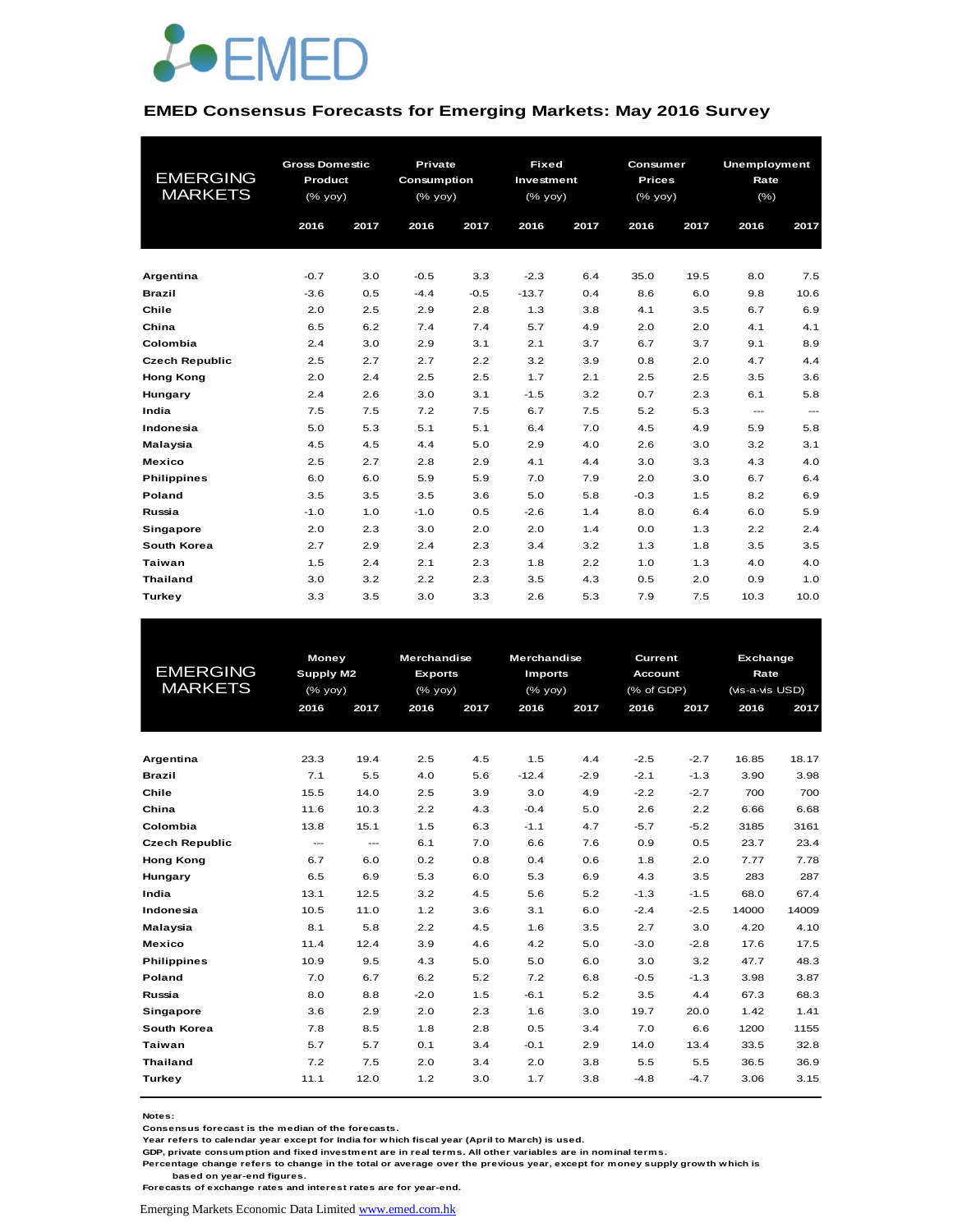

### **EMED Consensus Forecasts for the United States: May 2016 Survey**

| <b>UNITED STATES</b>             | <b>Gross Domestic</b><br>Product<br>(% yoy) |                          | Consumer<br><b>Prices</b><br>(% yoy) |                | <b>UNITED STATES</b>                |      | <b>Gross Domestic</b><br>Product<br>(% yoy) |      | Consumer<br>Prices<br>(% yoy) |  |
|----------------------------------|---------------------------------------------|--------------------------|--------------------------------------|----------------|-------------------------------------|------|---------------------------------------------|------|-------------------------------|--|
|                                  | 2016                                        | 2017                     | 2016                                 | 2017           |                                     | 2016 | 2017                                        | 2016 | 2017                          |  |
| <b>ABN AMRO</b>                  | 1.7                                         | 2.1                      | 1.4                                  | 1.9            | <b>ING</b>                          | 1.6  | 2.1                                         | 1.3  | 2.2                           |  |
| <b>Action Economics</b>          | 1.7                                         | 2.3                      | 1.3                                  | 2.2            | Intesa Sanpaolo                     | 1.9  | 2.4                                         | 1.2  | 2.3                           |  |
| <b>AIB Global Treasury</b>       | 2.3                                         | 2.4                      | 0.7                                  | 1.7            | Invesco Ltd.                        | 2.6  | $\overline{\phantom{a}}$                    | 1.4  | $\overline{\phantom{a}}$      |  |
| Allianz                          | 2.2                                         | 2.3                      | 1.1                                  | 2.2            | <b>KBC</b>                          | 1.8  | 2.0                                         | 1.3  | 2.5                           |  |
| Asiya Investments                | 2.2                                         | 2.4                      | 1.1                                  | 1.7            | <b>Kiel Institute</b>               | 2.3  | 2.8                                         | 0.1  | 1.5                           |  |
| <b>Bank Julius Baer</b>          | 1.6                                         | 1.8                      | 1.3                                  | 2.2            | <b>Mesirow Financial</b>            | 2.5  | $---$                                       | 1.5  | $\overline{a}$                |  |
| <b>Barclays Capital</b>          | 1.7                                         | 2.4                      | 1.5                                  | 2.6            | <b>Moody's Analytics</b>            | 1.8  | 3.0                                         | 1.4  | 2.7                           |  |
| <b>BayernLB</b>                  | 1.8                                         | 2.5                      | 1.1                                  | 2.1            | <b>Mortgage Bankers Association</b> | 1.9  | 2.2                                         | 1.5  | 2.1                           |  |
| <b>BBVA</b>                      | 2.5                                         | 2.4                      | 1.3                                  | 2.0            | <b>NAR</b>                          | 1.6  | 2.7                                         | 1.8  | 3.2                           |  |
| <b>Berenberg Capital Markets</b> | 1.8                                         | 2.5                      | 1.7                                  | 2.5            | <b>National Bank of Canada</b>      | 1.9  | 2.0                                         | 1.4  | 2.3                           |  |
| <b>BMO Capital Markets</b>       | 1.8                                         | 2.3                      | 1.3                                  | 2.4            | <b>Natixis</b>                      | 2.5  | ---                                         | 2.4  | $---$                         |  |
| <b>BNP Paribas</b>               | 1.5                                         | 1.5                      | 1.4                                  | 2.1            | <b>NIESR</b>                        | 2.0  | 2.5                                         | 0.8  | 1.8                           |  |
| <b>Capital Economics</b>         | 2.2                                         | 2.0                      | 1.1                                  | 3.0            | <b>Northern Trust</b>               | 1.8  | ---                                         | 1.2  | ---                           |  |
| <b>CIBC World Markets</b>        | 2.0                                         | 2.1                      | 1.6                                  | 3.0            | <b>OCBC Bank</b>                    | 2.2  | 2.3                                         | 1.2  | 2.2                           |  |
| Citigroup                        | 1.7                                         | 2.1                      | 1.7                                  | 1.8            | <b>PNC</b>                          | 1.8  | 2.3                                         | 1.1  | 2.2                           |  |
| <b>Comerica Bank</b>             | 1.5                                         | 2.2                      | 1.8                                  | 2.6            | Prometeia                           | 1.7  | 2.0                                         | 1.3  | 1.2                           |  |
| Commerzbank                      | 1.8                                         | 2.2                      | 1.2                                  | 2.4            | <b>Raymond James</b>                | 1.7  | 2.3                                         | 1.1  | 2.0                           |  |
| <b>Credit Agricole</b>           | 1.8                                         | 2.0                      | 1.2                                  | 2.1            | Royal Bank of Canada                | 2.0  | 2.4                                         | 1.2  | 2.4                           |  |
| <b>Credit Suisse</b>             | 1.7                                         | 2.4                      | 1.1                                  | 2.1            | Schroders                           | 2.1  | 2.1                                         | 1.2  | 2.3                           |  |
| Daiwa Institute of Research      | 2.2                                         | 2.4                      | 1.3                                  | 2.3            | Scotia Capital                      | 1.8  | 2.3                                         | 2.0  | 2.3                           |  |
| Danske Bank                      | 1.8                                         | 2.4                      | 1.8                                  | 3.0            | <b>Societe Generale</b>             | 1.9  | 2.3                                         | 1.3  | 2.7                           |  |
| <b>DBS Bank</b>                  | 2.2                                         | $\overline{a}$           | 1.3                                  | ---            | <b>Standard &amp; Poor's</b>        | 2.3  | 2.5                                         | 1.8  | 1.9                           |  |
| Deka Bank                        | 2.0                                         | 2.3                      | 1.1                                  | 2.6            | <b>Standard Chartered</b>           | 1.0  | 1.3                                         | 1.3  | 1.2                           |  |
| Desjardins                       | 2.0                                         | 2.5                      | 1.2                                  | 2.2            | <b>TD Economics</b>                 | 2.0  | 2.3                                         | 1.9  | 2.8                           |  |
| <b>DIW Berlin</b>                | 2.0                                         | 2.2                      | 1.7                                  | 1.7            | <b>UOB</b>                          | 2.5  | 3.0                                         | 1.0  | 2.5                           |  |
| D <sub>n</sub> B NOR             | 2.7                                         | $\overline{\phantom{a}}$ | 1.9                                  | $\overline{a}$ |                                     |      |                                             |      |                               |  |
| DZ Bank                          | 2.0                                         | 2.4                      | 1.1                                  | 2.4            | <b>CONSENSUS</b>                    |      |                                             |      |                               |  |
| <b>Fannie Mae</b>                | 1.7                                         | 1.9                      | 1.3                                  | 2.3            | Median                              | 1.9  | 2.3                                         | 1.3  | 2.3                           |  |
| <b>First Trust Advisors</b>      | 1.9                                         | 2.7                      | 1.2                                  | 2.6            | Mean                                | 2.0  | 2.3                                         | 1.3  | 2.2                           |  |
| <b>Freddie Mac</b>               | 2.0                                         | 2.3                      | 1.4                                  | 1.9            | High                                | 2.7  | 3.0                                         | 2.4  | 3.2                           |  |
| Handelsbanken                    | 1.7                                         | 2.0                      | 1.7                                  | 2.0            | Low                                 | 1.0  | 1.3                                         | 0.1  | 1.2                           |  |
| <b>IFO Munich Institute</b>      | 2.5                                         | $\overline{a}$           | 1.1                                  | $\overline{a}$ | <b>Standard Deviation</b>           | 0.3  | 0.3                                         | 0.4  | 0.4                           |  |
| Continues in the next column     |                                             |                          |                                      |                |                                     |      |                                             |      |                               |  |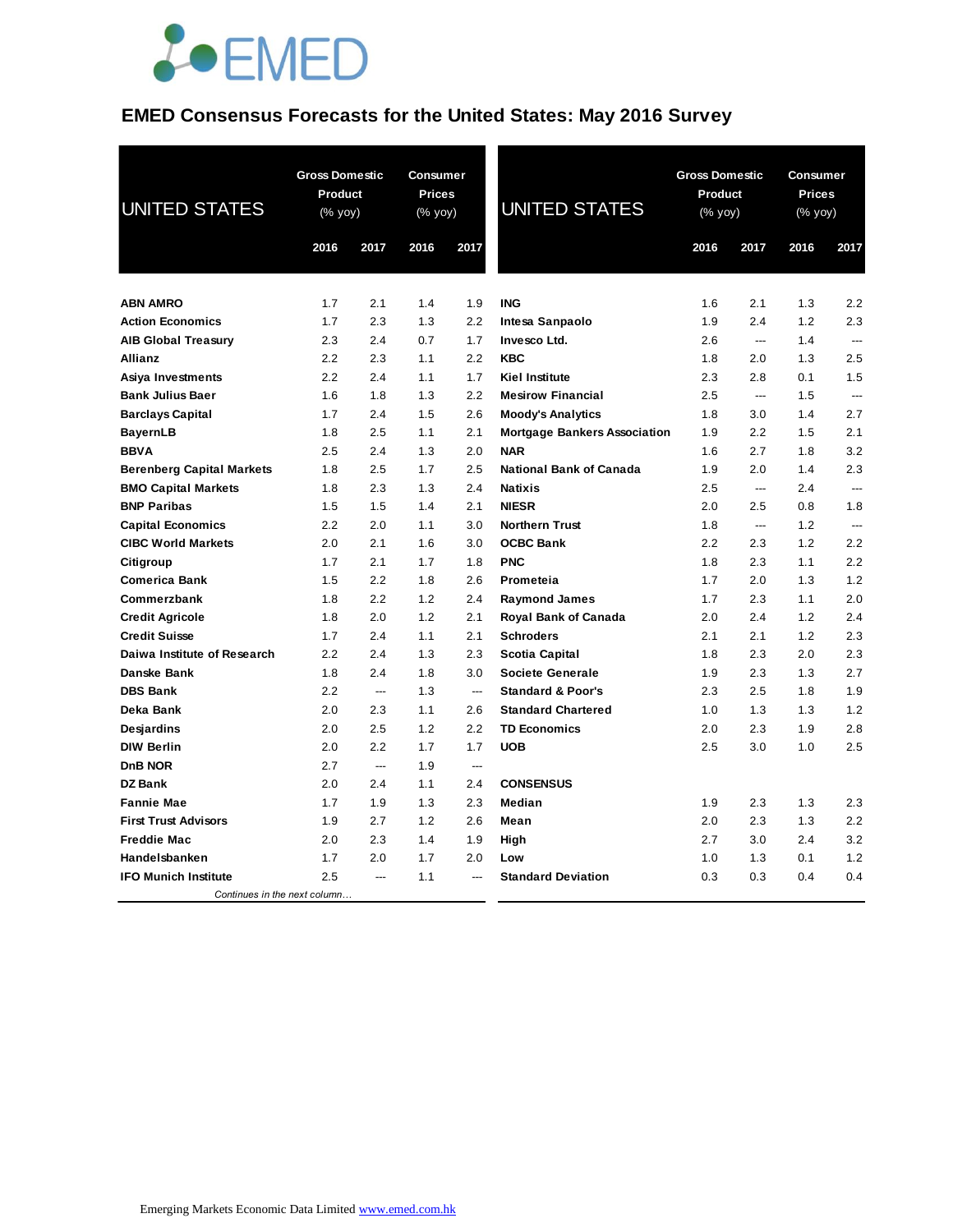#### **EMED Consensus Forecasts for the Euro Area: May 2016 Survey**

| <b>EURO AREA</b>                 | <b>Gross Domestic</b><br>Product<br>(% yoy) | <b>Gross Domestic</b><br><b>Consumer</b><br><b>Prices</b><br>Product<br><b>EURO AREA</b><br>(% yoy)<br>(% yoy) |        |      | Consumer<br><b>Prices</b><br>(% yoy) |      |      |        |      |
|----------------------------------|---------------------------------------------|----------------------------------------------------------------------------------------------------------------|--------|------|--------------------------------------|------|------|--------|------|
|                                  | 2016                                        | 2017                                                                                                           | 2016   | 2017 |                                      | 2016 | 2017 | 2016   | 2017 |
|                                  |                                             |                                                                                                                |        |      |                                      |      |      |        |      |
| <b>ABN AMRO</b>                  | 1.2                                         | 1.6                                                                                                            | $-0.1$ | 1.3  | <b>ING</b>                           | 1.5  | 1.6  | 0.4    | 1.4  |
| <b>AIB Global Treasury</b>       | 1.7                                         | 1.8                                                                                                            | 0.5    | 1.4  | Intesa Sanpaolo                      | 1.6  | 1.6  | 0.1    | 1.0  |
| <b>Allianz</b>                   | 1.7                                         | 1.8                                                                                                            | 0.2    | 1.6  | Invesco Ltd.                         | 1.5  | ---  | 1.0    | ---  |
| Asiya Investments                | 1.6                                         | 1.7                                                                                                            | 0.4    | 1.3  | <b>KBC</b>                           | 1.6  | 1.7  | 0.2    | 1.5  |
| <b>Bank Julius Baer</b>          | 1.6                                         | 1.3                                                                                                            | 0.5    | 1.6  | <b>Kiel Institute</b>                | 1.5  | 1.5  | 0.0    | 0.2  |
| <b>Barclays Capital</b>          | 1.6                                         | 1.7                                                                                                            | 0.0    | 1.0  | Monte Dei Paschi Di Siena            | 1.6  | 1.3  | 0.1    | 0.8  |
| <b>BayernLB</b>                  | 1.3                                         | 1.3                                                                                                            | 0.3    | 1.4  | <b>Moody's Analytics</b>             | 1.9  | ---  | 1.4    | ---  |
| <b>BBVA</b>                      | 1.6                                         | 1.9                                                                                                            | 0.2    | 1.3  | <b>Natixis</b>                       | 1.6  | ---  | 1.5    | ---  |
| <b>Berenberg Capital Markets</b> | 1.5                                         | 1.6                                                                                                            | 0.3    | 1.6  | <b>NIESR</b>                         | 1.5  | 1.7  | 0.0    | 1.3  |
| <b>BMO Capital Markets</b>       | 1.5                                         | 1.6                                                                                                            | 0.2    | 1.3  | <b>OCBC Bank</b>                     | 1.6  | 1.7  | 0.5    | 1.6  |
| <b>BNP Paribas</b>               | 1.3                                         | 1.4                                                                                                            | $-0.1$ | 1.1  | Prometeia                            | 1.6  | 1.5  | 0.1    | 1.4  |
| <b>Capital Economics</b>         | 1.2                                         | 1.5                                                                                                            | 0.3    | 1.5  | Royal Bank of Canada                 | 1.7  | 1.8  | 0.3    | 1.0  |
| Citigroup                        | 1.5                                         | 1.6                                                                                                            | 0.2    | 1.2  | <b>Schroders</b>                     | 1.4  | 1.6  | 0.7    | 1.6  |
| Commerzbank                      | 1.3                                         | 1.5                                                                                                            | 0.3    | 1.6  | <b>Scotia Capital</b>                | 1.5  | 1.6  | 0.8    | 1.5  |
| <b>Credit Agricole</b>           | 1.4                                         | 1.6                                                                                                            | 0.3    | 1.3  | <b>Societe Generale</b>              | 1.6  | 1.5  | 0.4    | 1.7  |
| <b>Credit Suisse</b>             | 1.6                                         | 2.0                                                                                                            | 0.1    | 1.2  | <b>Standard Chartered</b>            | 1.4  | 1.5  | 0.4    | 1.9  |
| Danske Bank                      | 1.5                                         | 1.8                                                                                                            | 0.1    | 0.0  | <b>TD Economics</b>                  | 1.7  | 2.0  | 0.8    | 1.9  |
| <b>DBS Bank</b>                  | 1.4                                         | ---                                                                                                            | 0.8    | ---  | <b>UOB</b>                           | 1.7  | 1.7  | 0.5    | 1.4  |
| Deka Bank                        | 1.5                                         | 1.5                                                                                                            | 0.3    | 1.5  |                                      |      |      |        |      |
| <b>DIW Berlin</b>                | 1.4                                         | 1.7                                                                                                            | 0.3    | 1.3  |                                      |      |      |        |      |
| DnB NOR                          | 1.2                                         | ---                                                                                                            | 0.8    |      | <b>CONSENSUS</b>                     |      |      |        |      |
| <b>DZ Bank</b>                   | 1.5                                         | 1.7                                                                                                            | $-0.1$ | 1.5  | Median                               | 1.5  | 1.6  | 0.3    | 1.4  |
| <b>ETLA</b>                      | 1.7                                         | 1.7                                                                                                            | 0.2    | 1.4  | Mean                                 | 1.5  | 1.6  | 0.4    | 1.3  |
| <b>EUROFER</b>                   | 1.8                                         | 1.9                                                                                                            | 0.7    | 1.4  | High                                 | 1.9  | 2.0  | 1.5    | 1.9  |
| Handelsbanken                    | 1.5                                         | 1.5                                                                                                            | 0.3    | 1.3  | Low                                  | 1.2  | 1.3  | $-0.1$ | 0.0  |
| <b>IFO Munich Institute</b>      | 1.7                                         | ---                                                                                                            | 0.9    | ---  | <b>Standard Deviation</b>            | 0.2  | 0.2  | 0.4    | 0.4  |
| Continues in the next column     |                                             |                                                                                                                |        |      |                                      |      |      |        |      |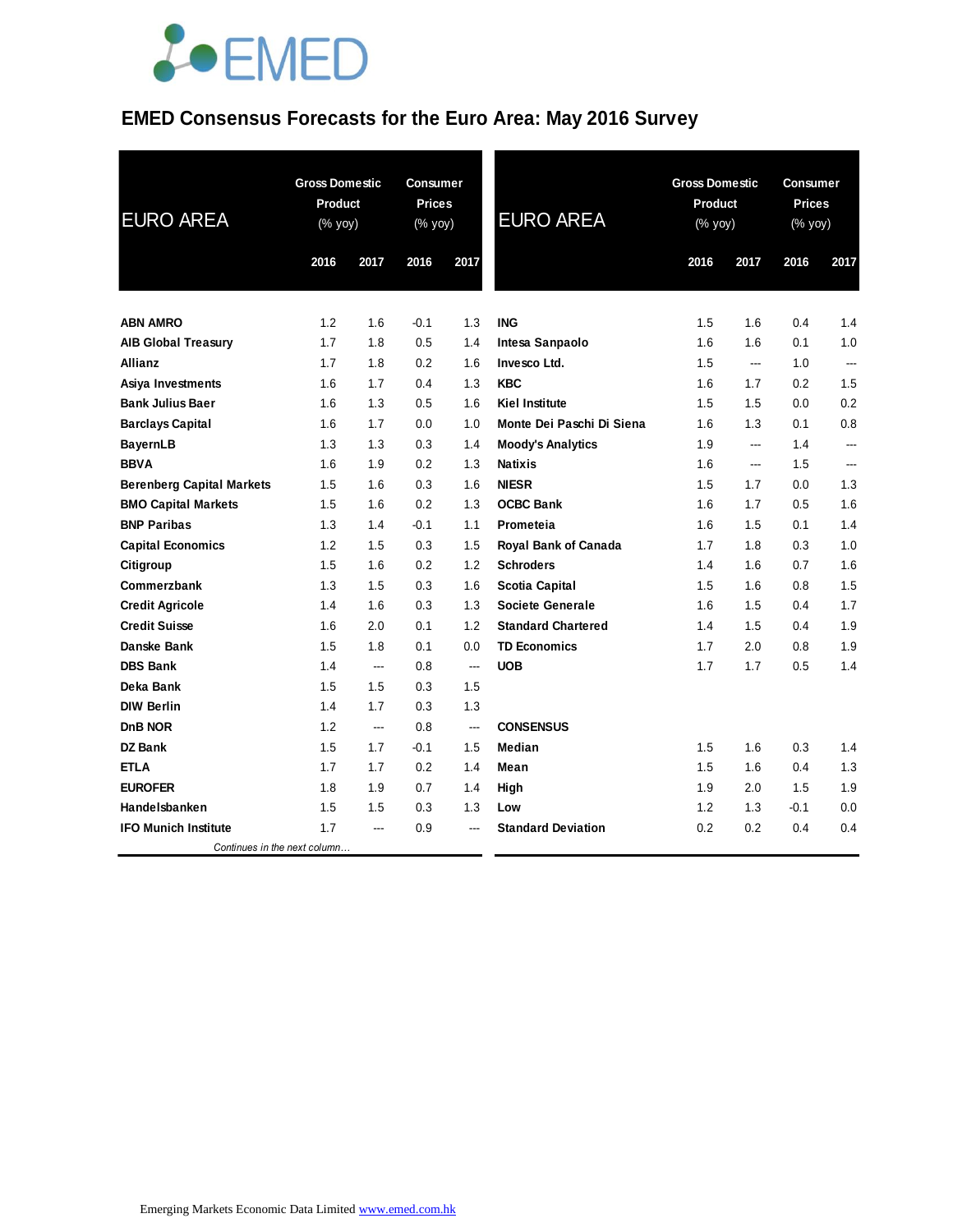#### **EMED Consensus Forecasts for Japan: May 2016 Survey**

| <b>JAPAN</b>                     | <b>Gross Domestic</b><br><b>Product</b><br>(% yoy) |        | <b>Consumer</b><br><b>Prices</b><br>(% yoy) |        | <b>JAPAN</b>              | <b>Gross Domestic</b><br><b>Product</b><br>(% yoy) |                          | <b>Consumer</b><br><b>Prices</b><br>(% yoy) |                          |
|----------------------------------|----------------------------------------------------|--------|---------------------------------------------|--------|---------------------------|----------------------------------------------------|--------------------------|---------------------------------------------|--------------------------|
|                                  | 2016                                               | 2017   | 2016                                        | 2017   |                           | 2016                                               | 2017                     | 2016                                        | 2017                     |
|                                  |                                                    |        |                                             |        |                           |                                                    |                          |                                             |                          |
| <b>ABN AMRO</b>                  | 0.6                                                | 0.6    | 0.3                                         | 1.8    | <b>ING</b>                | 0.5                                                | 0.4                      | 0.3                                         | 2.1                      |
| <b>AIB Global Treasury</b>       | 0.8                                                | 1.0    | 0.2                                         | 0.5    | Invesco Ltd.              | 1.3                                                | $\overline{\phantom{a}}$ | 0.8                                         | $\overline{\phantom{a}}$ |
| <b>Allianz</b>                   | 1.0                                                | 0.9    | 0.5                                         | 2.1    | <b>JCER</b>               | 1.0                                                | 0.1                      | 0.4                                         | 1.7                      |
| Asiya Investments                | 0.7                                                | 0.1    | 0.0                                         | 1.8    | <b>KBC</b>                | 1.0                                                | 0.7                      | 0.6                                         | 2.0                      |
| <b>Bank Julius Baer</b>          | 0.7                                                | 0.9    | 0.0                                         | 1.6    | <b>Kiel Institute</b>     | 0.5                                                | 0.7                      | 0.8                                         | 0.2                      |
| Bank of Tokyo-Mitsubishi UFJ     | 1.5                                                | $\sim$ | 1.2                                         | --     | <b>Mizuho Securities</b>  | 0.9                                                | 0.3                      | $-0.2$                                      | 1.8                      |
| <b>Barclays Capital</b>          | 0.4                                                | 1.0    | $-0.3$                                      | 1.6    | <b>Moody's Analytics</b>  | 1.0                                                | $\overline{a}$           | 1.1                                         | ---                      |
| <b>BayernLB</b>                  | 0.2                                                | 0.3    | 0.1                                         | 2.3    | <b>Natixis</b>            | 1.4                                                | $\overline{a}$           | 1.3                                         | $\overline{\phantom{a}}$ |
| <b>BBVA</b>                      | 0.8                                                | 0.8    | 0.7                                         | 1.5    | <b>NIESR</b>              | 0.2                                                | $-0.1$                   | 0.0                                         | 1.0                      |
| <b>Berenberg Capital Markets</b> | 0.6                                                | 0.7    | 0.2                                         | 1.8    | <b>OCBC Bank</b>          | 1.0                                                | 0.6                      | 0.5                                         | 2.0                      |
| <b>BMO Capital Markets</b>       | 0.3                                                | 0.5    | 0.2                                         | 1.3    | Prometeia                 | 0.6                                                | 0.3                      | 0.1                                         | 1.4                      |
| <b>BNP Paribas</b>               | 0.3                                                | 0.2    | 0.1                                         | 1.8    | <b>Schroders</b>          | 0.8                                                | 1.4                      | 0.4                                         | 1.8                      |
| <b>Capital Economics</b>         | 0.5                                                | 0.2    | 0.5                                         | 2.5    | <b>Scotia Capital</b>     | 0.7                                                | 0.2                      | 0.6                                         | 1.5                      |
| Citigroup                        | 0.4                                                | 0.3    | 0.0                                         | 1.4    | Societe Generale          | 0.7                                                | 0.9                      | 0.1                                         | 1.8                      |
| Commerzbank                      | 0.5                                                | 0.5    | 0.0                                         | 1.6    | <b>Standard Chartered</b> | 0.7                                                | 0.4                      | 0.1                                         | 2.5                      |
| <b>Credit Agricole</b>           | 0.7                                                | 0.8    | 0.5                                         | 1.8    | <b>TD Economics</b>       | 0.9                                                | 0.5                      | 0.5                                         | 1.8                      |
| <b>Credit Suisse</b>             | 0.2                                                | 0.0    | $-0.4$                                      | 0.8    | <b>UOB</b>                | 1.0                                                | 1.0                      | 0.5                                         | 1.8                      |
| Daiwa Institute of Research      | 0.5                                                | 0.4    | 0.0                                         | 1.7    |                           |                                                    |                          |                                             |                          |
| Danske Bank                      | 1.4                                                | ---    | 1.6                                         | ---    |                           |                                                    |                          |                                             |                          |
| <b>DBS Bank</b>                  | 0.9                                                | ---    | 0.6                                         | $\sim$ | <b>CONSENSUS</b>          |                                                    |                          |                                             |                          |
| Deka Bank                        | 0.2                                                | 0.6    | 0.7                                         | 2.5    | Median                    | 0.7                                                | 0.5                      | 0.4                                         | 1.8                      |
| <b>DIW Berlin</b>                | 0.4                                                | 0.5    | 0.3                                         | 1.0    | Mean                      | 0.7                                                | 0.5                      | 0.4                                         | 1.7                      |
| DnB NOR                          | 1.5                                                | ---    | 1.5                                         | $\sim$ | High                      | 1.5                                                | 1.4                      | 1.6                                         | 2.5                      |
| <b>DZ Bank</b>                   | 0.5                                                | 0.5    | 0.4                                         | 2.0    | Low                       | 0.2                                                | $-0.1$                   | $-0.4$                                      | 0.2                      |
| <b>IFO Munich Institute</b>      | 0.6                                                | ---    | 1.2                                         |        | <b>Standard Deviation</b> | 0.4                                                | 0.3                      | 0.5                                         | 0.5                      |
| Continues in the next column     |                                                    |        |                                             |        |                           |                                                    |                          |                                             |                          |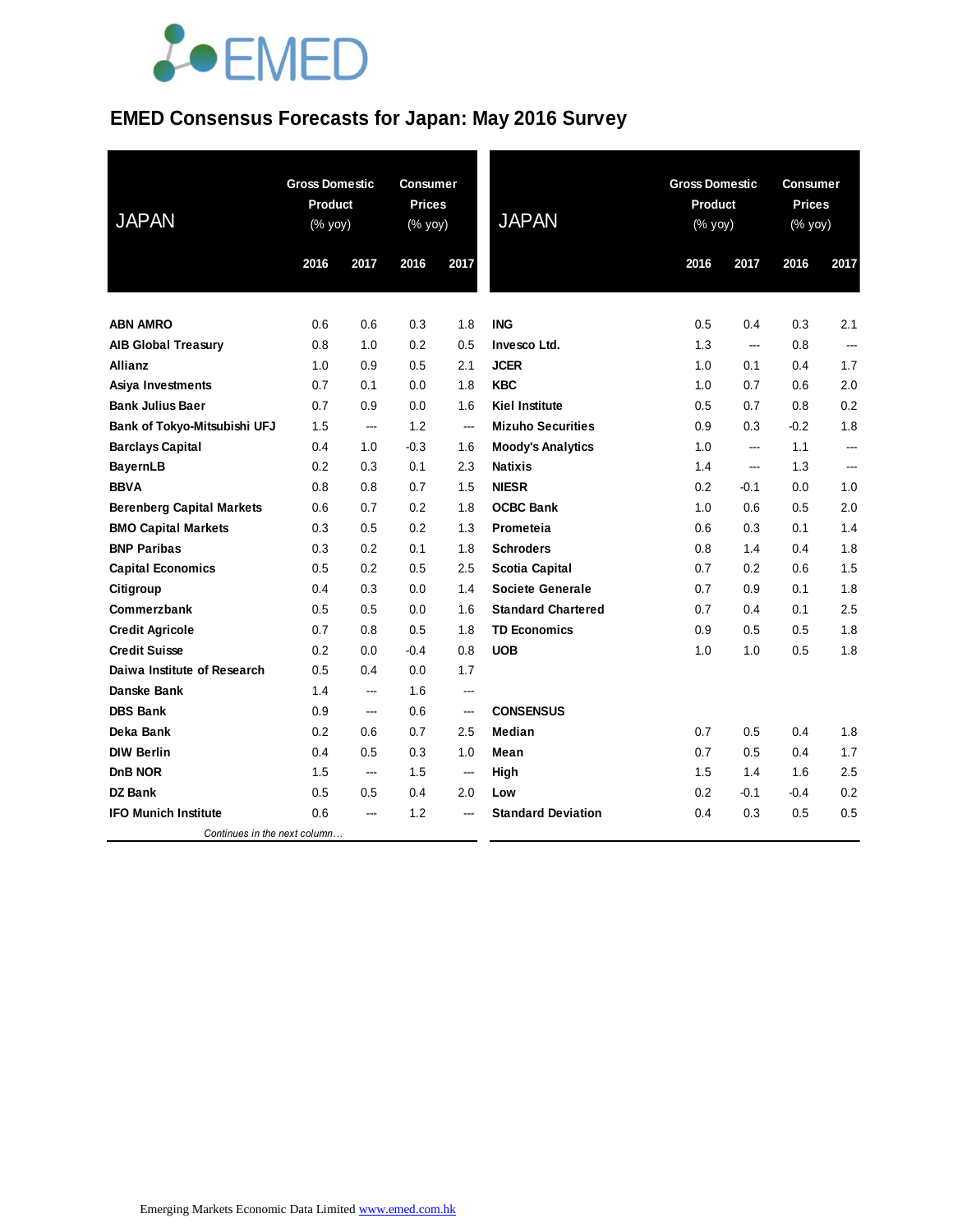### **EMED Consensus Forecasts for China: May 2016 Survey**

| <b>CHINA</b>                     | <b>Gross Domestic</b><br>Product<br>(% yoy) |                          | <b>Consumer</b><br><b>Prices</b><br>(% yoy) |                          | <b>CHINA</b>                  | <b>Gross Domestic</b><br><b>Product</b><br>(% yoy) |                          | <b>Consumer</b><br><b>Prices</b><br>(% yoy) |        |
|----------------------------------|---------------------------------------------|--------------------------|---------------------------------------------|--------------------------|-------------------------------|----------------------------------------------------|--------------------------|---------------------------------------------|--------|
|                                  | 2016                                        | 2017                     | 2016                                        | 2017                     |                               | 2016                                               | 2017                     | 2016                                        | 2017   |
|                                  |                                             |                          |                                             |                          |                               |                                                    |                          |                                             |        |
| <b>ABN AMRO</b>                  | 6.5                                         | 6.0                      | 2.0                                         | 2.5                      | <b>IFO Munich Institute</b>   | 6.6                                                | $\hspace{0.05cm} \ldots$ | 2.2                                         |        |
| <b>Allianz</b>                   | 5.8                                         | 5.5                      | 2.4                                         | 2.7                      | <b>ING</b>                    | 6.5                                                | 6.5                      | 2.0                                         | 1.4    |
| Asiya Investments                | 6.8                                         | 6.5                      | 1.9                                         | 2.3                      | Intesa Sanpaolo               | 6.3                                                | 6.1                      | 1.8                                         | 2.2    |
| <b>Bank Julius Baer</b>          | 6.2                                         | 6.3                      | 1.8                                         | 1.9                      | Invesco Ltd.                  | 6.6                                                | ---                      | 1.6                                         | ---    |
| <b>Bank of East Asia</b>         | 6.7                                         | ---                      | 1.8                                         | $\overline{\phantom{a}}$ | <b>JP Morgan</b>              | 6.7                                                | ---                      | 2.3                                         | ---    |
| <b>Barclays Capital</b>          | 6.4                                         | 5.8                      | 2.2                                         | 1.8                      | <b>Kiel Institute</b>         | 6.9                                                | 6.5                      | 1.5                                         | 1.7    |
| <b>BayernLB</b>                  | 6.3                                         | 6.0                      | 1.8                                         | 2.0                      | <b>Moody's Analytics</b>      | 6.5                                                | ---                      | 3.1                                         | ---    |
| <b>BBVA</b>                      | 6.4                                         | 5.8                      | 2.3                                         | 2.7                      | Natixis                       | 6.9                                                | $\overline{\phantom{a}}$ | 2.4                                         | $---$  |
| <b>Berenberg Capital Markets</b> | 6.5                                         | 6.1                      | 2.3                                         | 2.3                      | <b>NIESR</b>                  | 6.5                                                | 6.2                      | 1.5                                         | 1.5    |
| <b>BMO Capital Markets</b>       | 6.5                                         | 6.0                      | 1.8                                         | 1.6                      | <b>OCBC Bank</b>              | 6.7                                                | 6.2                      | 1.6                                         | 2.0    |
| <b>BNP Paribas</b>               | 6.4                                         | 6.1                      | 1.5                                         | 1.7                      | <b>Royal Bank of Scotland</b> | 6.6                                                | ---                      | 1.5                                         | ---    |
| <b>Capital Economics</b>         | 6.8                                         | 6.5                      | 2.0                                         | 2.0                      | <b>Schroders</b>              | 6.3                                                | 6.2                      | 1.9                                         | 2.1    |
| Citigroup                        | 6.3                                         | 6.0                      | 2.4                                         | 2.0                      | <b>Scotia Capital</b>         | 6.4                                                | 6.2                      | 2.1                                         | 2.3    |
| Commerzbank                      | 6.3                                         | 5.8                      | 1.8                                         | 2.0                      | <b>Societe Generale</b>       | 6.2                                                | 6.0                      | 2.1                                         | 2.4    |
| <b>Credit Agricole</b>           | 6.5                                         | 6.5                      | 1.4                                         | 1.8                      | <b>Standard Chartered</b>     | 6.8                                                | 6.7                      | 2.1                                         | 2.4    |
| <b>Credit Suisse</b>             | 6.6                                         | 6.5                      | 2.0                                         | 1.7                      | <b>UOB</b>                    | 6.8                                                | 6.7                      | 2.0                                         | 1.9    |
| Daiwa Institute of Research      | 6.5                                         | 6.0                      | $-0.5$                                      | $-0.7$                   |                               |                                                    |                          |                                             |        |
| <b>Danske Bank</b>               | 6.7                                         | 6.6                      | 2.3                                         | 2.0                      |                               |                                                    |                          |                                             |        |
| <b>DBS Bank</b>                  | 6.5                                         | 6.5                      | 1.2                                         | 1.2                      | <b>CONSENSUS</b>              |                                                    |                          |                                             |        |
| Deka Bank                        | 6.5                                         | 6.4                      | 2.3                                         | 2.6                      | Median                        | 6.5                                                | 6.2                      | 2.0                                         | 2.0    |
| <b>DIW Berlin</b>                | 6.4                                         | 6.2                      | $-0.3$                                      | 2.9                      | Mean                          | 6.5                                                | 6.2                      | 1.9                                         | 2.0    |
| <b>DnB NOR</b>                   | 6.2                                         | $\overline{\phantom{a}}$ | 2.8                                         | $\hspace{0.05cm} \ldots$ | High                          | 6.9                                                | 6.7                      | 3.1                                         | 2.9    |
| <b>DZ Bank</b>                   | 6.5                                         | 6.0                      | 2.3                                         | 2.2                      | Low                           | 5.8                                                | 5.5                      | $-0.5$                                      | $-0.7$ |
| <b>ICBC</b> International        | 6.8                                         | 6.6                      | 1.7                                         | 2.0                      | <b>Standard Deviation</b>     | 0.2                                                | 0.3                      | 0.7                                         | 0.6    |
| Continues in the next column     |                                             |                          |                                             |                          |                               |                                                    |                          |                                             |        |